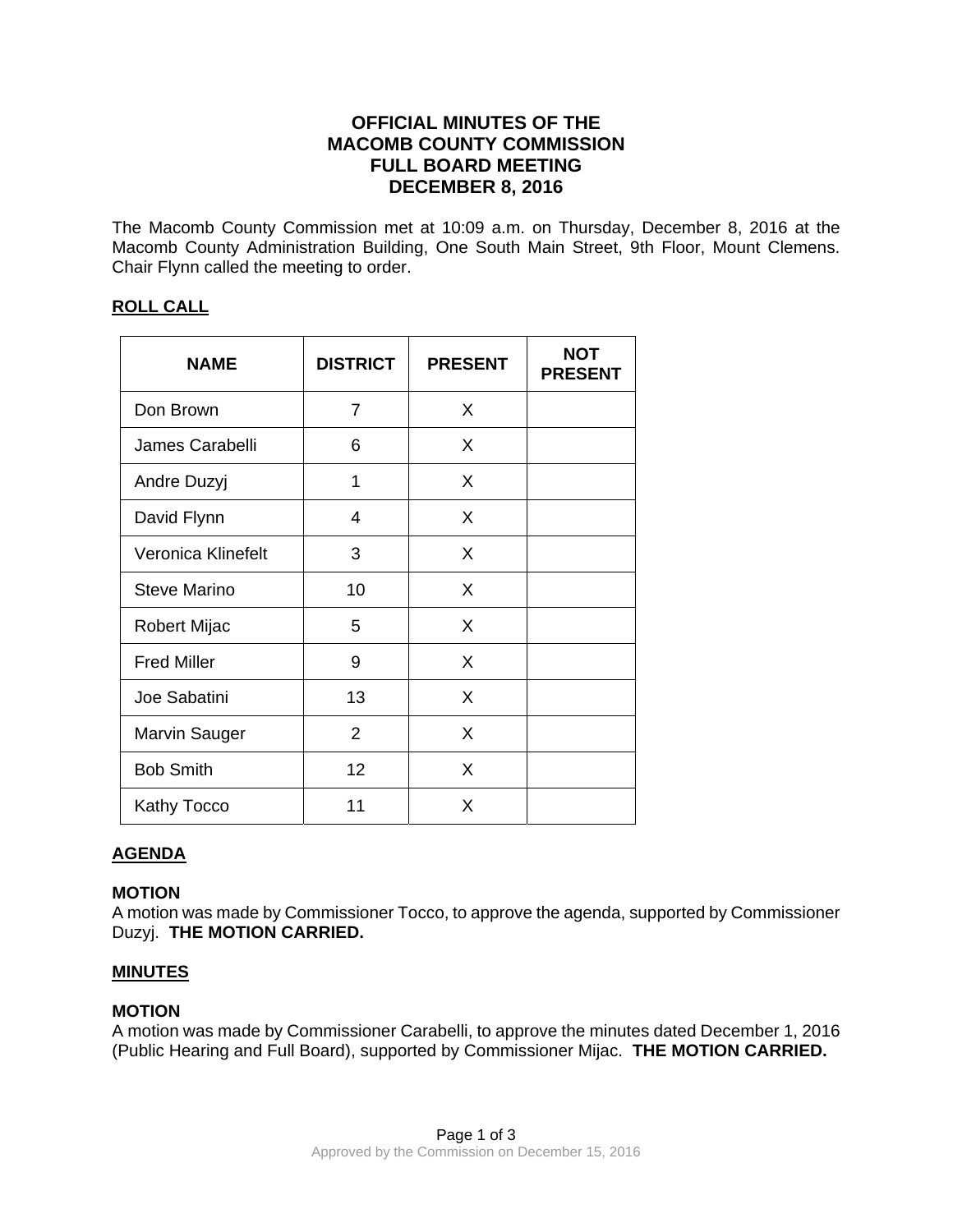## **PUBLIC PARTICIPATION**

Joseph Hunt, 8306 Stanley, Warren Karen Spranger, 7520 Hudson, Warren Todd Schmitz, Chief Deputy Clerk, 23083 Saxony, Eastpointe

### **RESOLUTION**

#### **MOTION**

**R16-246** A motion was made by Commissioner Marino, to approve a variance of the Ethics Ordinance Section 2.6B in order to allow Derek Miller to return to the Prosecuting Attorney's office in the capacity as an Assistant Prosecuting Attorney, supported by Commissioner Tocco. **THE MOTION CARRIED**.

### **RECOMMENDATION FROM 12-08-16 FINANCE MEETING**

#### **MOTION**

**R16-247** A motion was made by Commissioner Marino, to approve the purchase of the Word Systems Inc. I-Record digital audio/visual recording system for use in the MCSO interview rooms, supported by Commissioner Duzyj. **THE MOTION CARRIED**.

### **ORDINANCE**

#### **MOTION**

**R16-248** A motion was made by Commissioner Klinefelt, to amend the Retirement Ordinance Reinstatement, supported by Commissioner Smith. **THE MOTION CARRIED**.

### **PROCLAMATION**

### **MOTION**

A motion was made by Commissioner Marino to approve the Proclamations in their entirety, supported by Commissioner Duzyj.

- **R16-249** Commending Annmarie Erickson for 17 years of dedicated service to the Detroit Institute of Arts (DIA) (offered by all commissioners)
- **R16-250** Commending Roger Facione upon his retirement from Social Services / Human Services Board (offered by all commissioners)
- **R16-251** Commending Jim Jacobs for nearly 50 years of dedicated service to Macomb Community College (offered by all commissioners)

### **THE MOTION CARRIED.**

### **NEW BUSINESS**

None